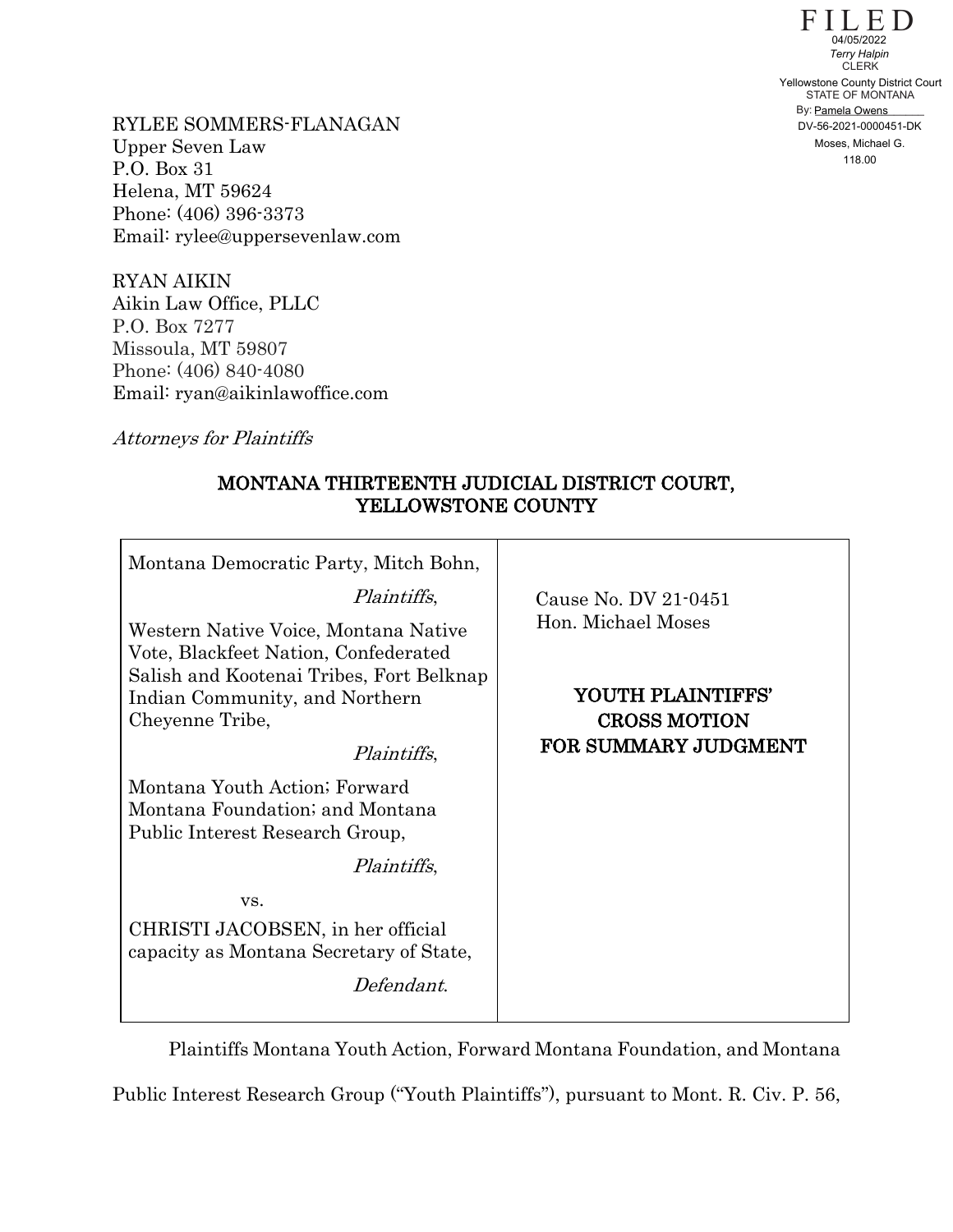move for summary judgment on Counts Three (Violation of the Right of Suffrage), Four (Violation of the Prohibition Against Age Discrimination), and Five (Violation of the Right of Equal Protection Under Law) of their Complaint, which set forth how HB506 violates the Montana Constitution in three separate ways.

The motion is supported by Youth Plaintiffs' Brief in Opposition to Defendant's Motion for Summary Judgment and in Support of Youth Plaintiffs' Cross Motion for Summary Judgment, filed concurrently. Counsel for Youth Plaintiffs have contacted opposing counsel, who confirmed that Defendant Secretary of State Christi Jacobsen opposes this motion.

Respectfully submitted this 5th day of April, 2022.

Kyle

Rylee Sommers-Flanagan Upper Seven Law

Ryan Aikin Aikin Law Office, PLLC

Attorneys for Plaintiffs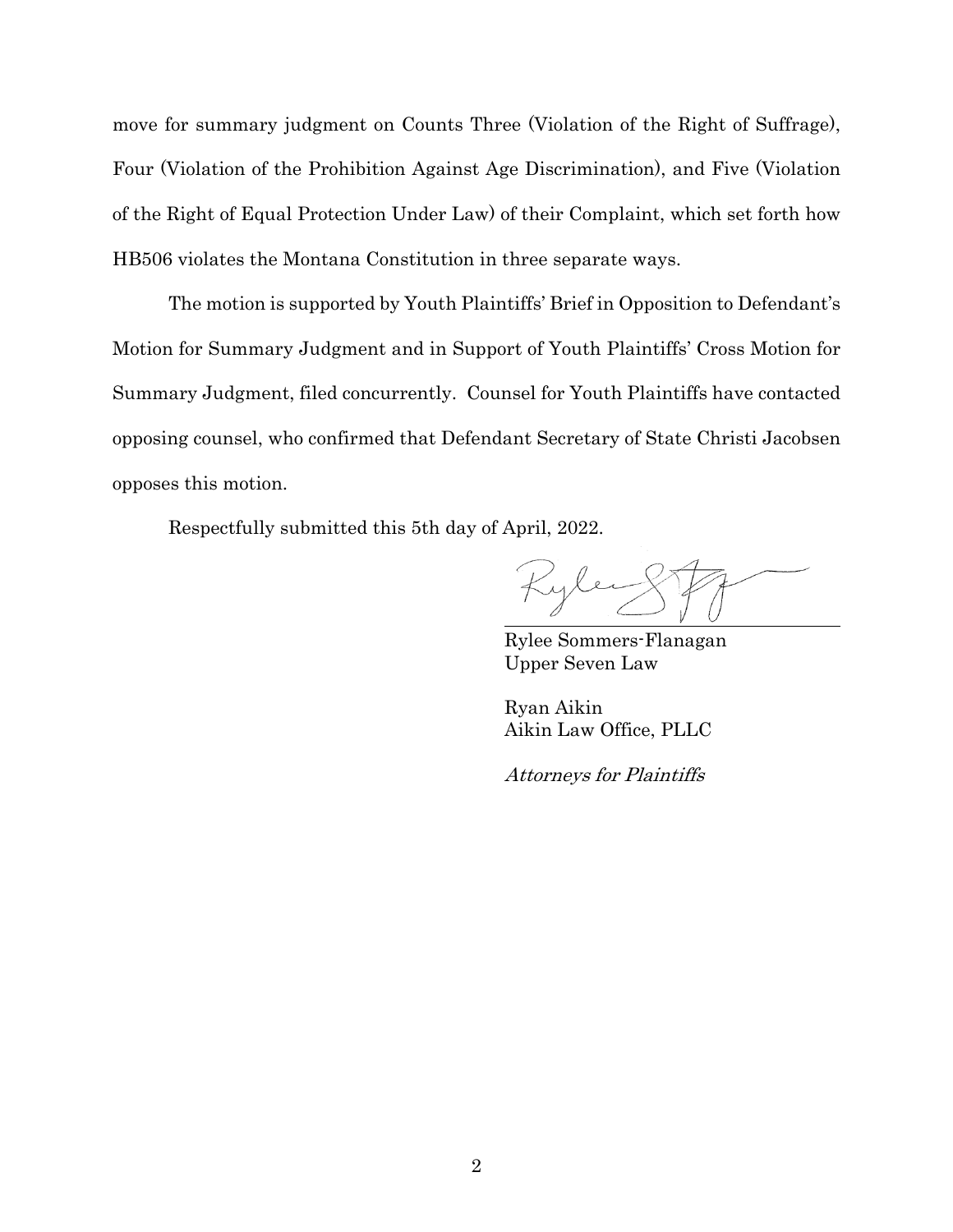## CERTIFICATE OF SERVICE

I HEREBY CERTIFY that the above was duly served upon the following on the 5th day of April, 2022, by email.

David M.S. Dewhirst Office of the Attorney General Justice Building, Third Floor 215 North Sanders Street P.O. Box 201401 Helena, MT 59620-1401 david.Dewhirst@mt.gov

Austin Marcus James Office of the Secretary of State Montana Capitol Building, Room 260 P.O. Box 202801 Helena, MT 59620-2801 austin.james@mt.gov

Dale Schowengerdt Ian McIntosh Crowley Fleck, PLLP 900 North Last Chance Gulch, Suite 200 Helena, MT 59601 P.O. Box 797 Helena, MT 59624-0797 DSchowengerdt@crowleyfleck.com imcintosh@crowleyfleck.com

> /s/ Rylee Sommers-Flanagan Upper Seven Law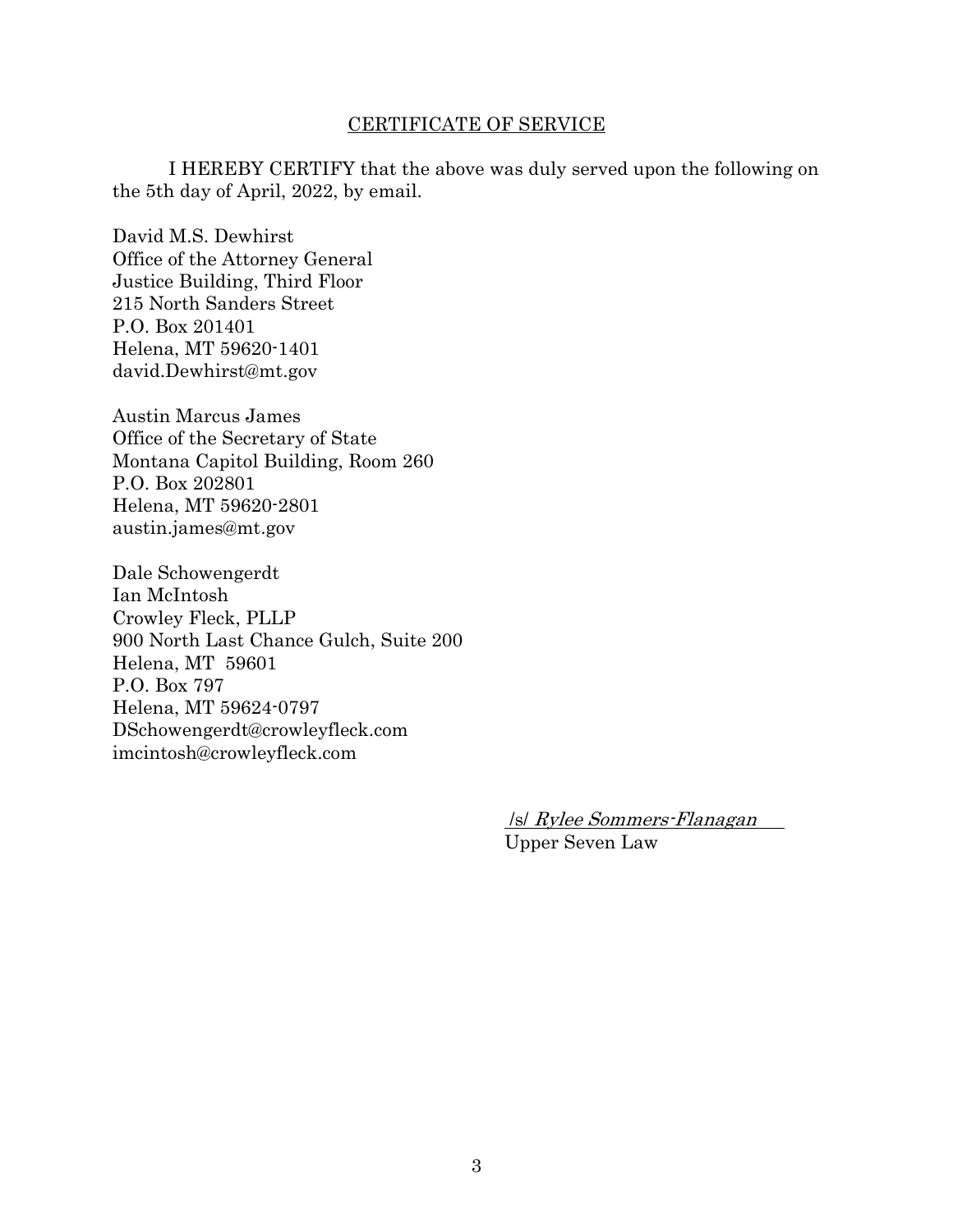## **CERTIFICATE OF SERVICE**

I, Rylee Sommers-Flanagan, hereby certify that I have served true and accurate copies of the foregoing Motion - Motion for Summary Judgment (Non Government) to the following on 04- 05-2022:

Alexander H. Rate (Attorney) 713 Loch Leven Drive Livingston MT 59047 Representing: Western Native Voice Service Method: eService

Ian McIntosh (Attorney) 1915 S. 19th Ave P.O. Box 10969 Bozeman MT 59719 Representing: Jacobsen, Christi As Secretary Of State Of Mt Service Method: eService

John Mark Semmens (Attorney) 900 N. Last Chance Gulch Suite 200 Helena MT 59601 Representing: Jacobsen, Christi As Secretary Of State Of Mt Service Method: eService

Dale Schowengerdt (Attorney) 900 N. Last Chance Gulch Suite 200 Helena MT 59624 Representing: Jacobsen, Christi As Secretary Of State Of Mt Service Method: eService

David Francis Knobel (Attorney) 490 N. 31st St., Ste 500 Billings MT 59101 Representing: Jacobsen, Christi As Secretary Of State Of Mt Service Method: eService

E. Lars Phillips (Attorney) 1915 S. 19th Ave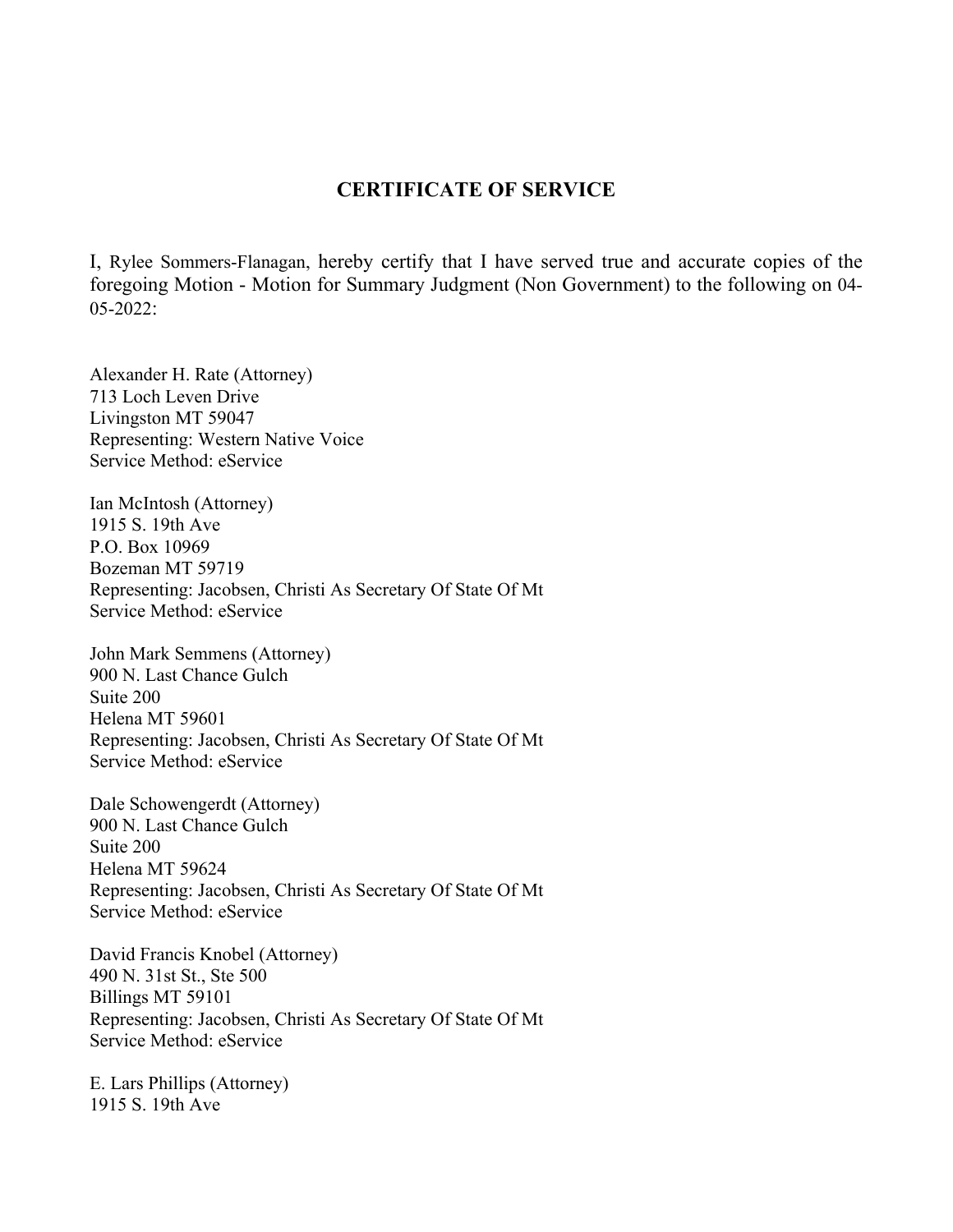Bozeman MT 59718 Representing: Jacobsen, Christi As Secretary Of State Of Mt Service Method: eService

Leonard Hudson Smith (Attorney) P.O. Box 2529 Billings MT 59103 Representing: Jacobsen, Christi As Secretary Of State Of Mt Service Method: eService

William McIntosh Morris (Attorney) 1915 S. 19th Ave. P.O. Box 10969 Bozeman MT 59719 Representing: Jacobsen, Christi As Secretary Of State Of Mt Service Method: eService

David M.S. Dewhirst (Govt Attorney) 215 N Sanders Helena MT 59601 Representing: Jacobsen, Christi As Secretary Of State Of Mt Service Method: eService

Austin Markus James (Attorney) 1301 E 6th Ave Helena MT 59601 Representing: Jacobsen, Christi As Secretary Of State Of Mt Service Method: eService

Clayton H. Gregersen (Attorney) P.O. Box 2529 Billings MT 59101 Representing: Jacobsen, Christi As Secretary Of State Of Mt Service Method: eService

Ryan Ward Aikin (Attorney) 1018 Hawthorne St. Missoula MT 59802 Representing: Forward Montana Foundation, Montana Youth Action Service Method: eService

Jonathan Patrick Hawley (Attorney) 1700 Seventh Avenue Suite 2100 Seattle WA 98101 Representing: Mitch Bohn, Montana Democratic Party Service Method: eService

John C. Heenan (Attorney)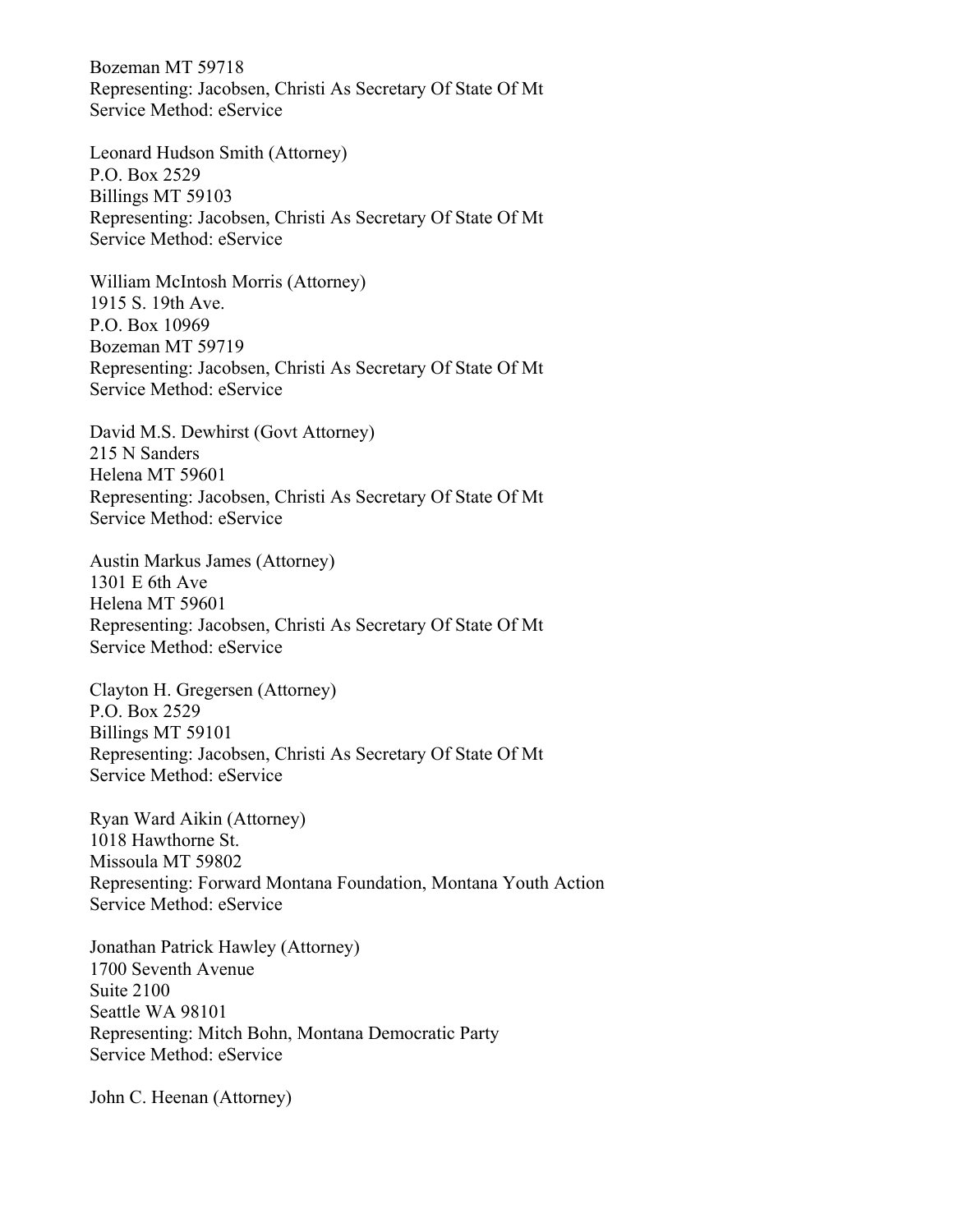1631 Zimmerman Trail, Suite 1 Billings MT 59102 Representing: Mitch Bohn, Montana Democratic Party Service Method: eService

Matthew Prairie Gordon (Attorney) 1201 Third Ave Seattle WA 98101 Representing: Mitch Bohn, Montana Democratic Party Service Method: eService

Peter M. Meloy (Attorney) 2601 E. Broadway 2601 E. Broadway, P.O. Box 1241 Helena MT 59624 Representing: Mitch Bohn, Montana Democratic Party Service Method: eService

Confederated Salish And Kootenai Tribes (Plaintiff) Service Method: Email

Blackfeet Nation (Plaintiff) Service Method: Email

Fort Belknap Indian Community (Plaintiff) Service Method: Email

Northern Cheyenne Tribe (Plaintiff) P.O. Box 128 Lame Deer 59043 Service Method: Email

Jonathan Topa (Attorney) 125 Broad Street 18th Floor New York 10004 Representing: Western Native Voice Service Method: Email

Kathleen Lynn Smithgall (Attorney) P.O. Box 201401 Helena 59620 Representing: Jacobsen, Christi As Secretary Of State Of Mt Service Method: Email

Henry James Brewster (Attorney) 10 G Street NE, Ste 600 Washington 20002 Representing: Mitch Bohn, Montana Democratic Party Service Method: Email